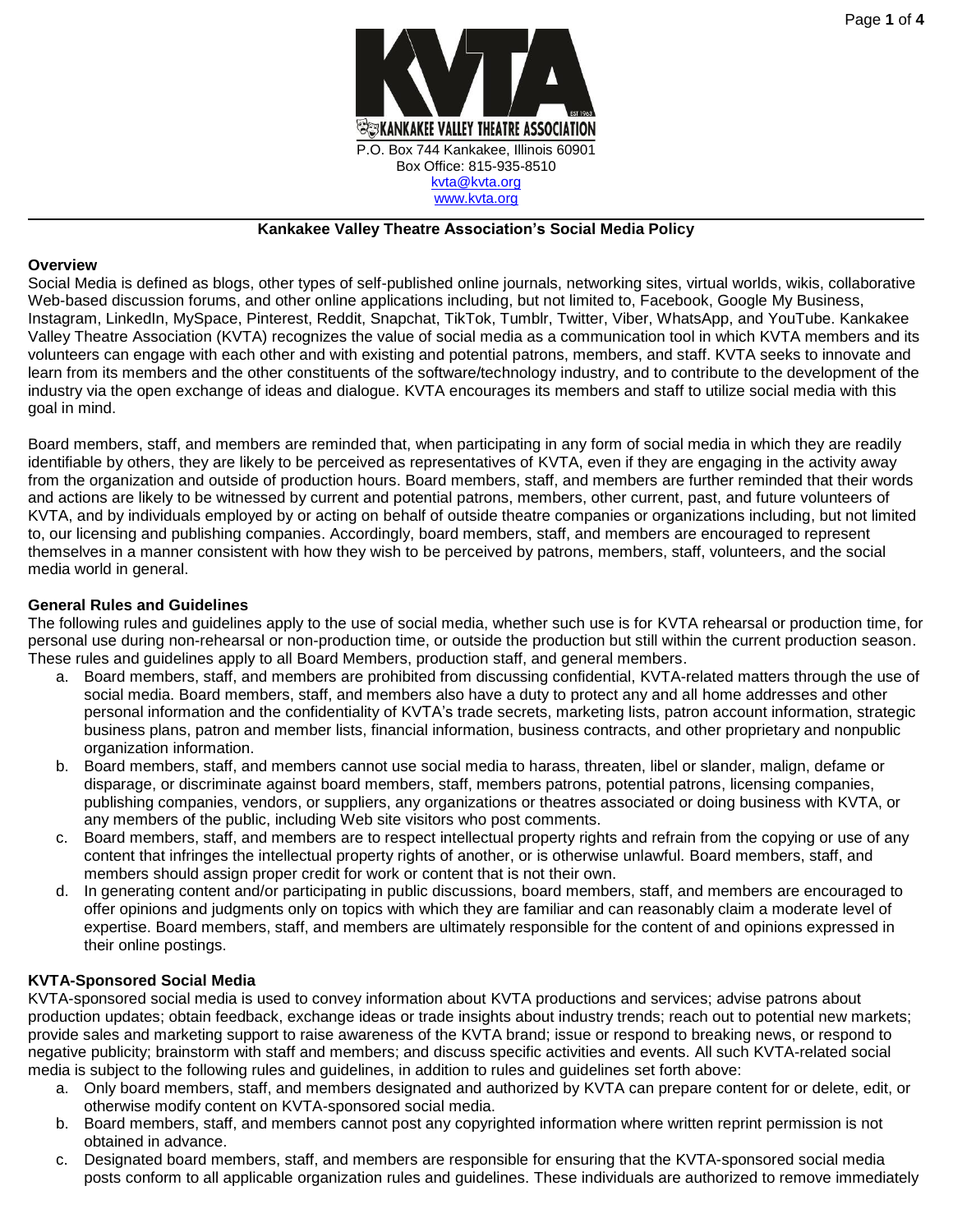and without advance warning any content, including offensive content such as pornography, obscenities, profanity, and/or material that violates KVTA's aforementioned policies.

d. Board members, staff, and members who want to post comments in response to content must identify themselves as a member of KVTA.

## **Personal Use of Social Media**

The following rules and guidelines, in addition to the rules and guidelines set forth above, apply to board members, staff, and members use of social media on said individual's personal time.

- a. Board members, staff, and members who utilize social media are strongly encouraged to state explicitly, clearly, and in a prominent place on the site that their views are their own and not those of KVTA or of any person or organization affiliated or doing business with KVTA.
- b. Board members, staff, and members cannot use the KVTA logo or trademarks or the name, logo, or trademarks of any business partner, supplier, vendor, affiliate, or subsidiary on any personal blogs or other online sites unless their use is sponsored or otherwise sanctioned, approved, or maintained by KVTA.
- c. Board members, staff, and members cannot post KVTA copyrighted or confidential information or organization-issued documents bearing the KVTA name, trademark, or logo.
- d. Board members, staff, and members agree to refrain from posting photographs of KVTA events, other members or organization representatives engaged in KVTA business, or KVTA products, unless said individual(s) have received KVTA's explicit permission. All board members, staff, and members understand that any said postings may be subject to removal if said permission has not been obtained.
- e. Board members, staff, and members cannot advertise or sell KVTA products or services through social media unless said individual(s) have received KVTA's explicit permission.

## **Social Media Policy Monitoring**

KVTA reserves the right to monitor board members, staff, and members' use of social media including, but not limited to, statements/comments posted on the Internet, in blogs and other types of openly accessible forums, diaries, and personal and business discussion forums.

Board members, staff, and members should have no expectation of privacy while using KVTA equipment and facilities for any purpose, including the use of social media. KVTA reserves the right to monitor, review, and block content that violates KVTA's aforementioned rules and guidelines.

#### **Social Media Policy Violations**

KVTA will investigate and respond to all reports of violations of KVTA's rules and guidelines. Board members, staff, and members are urged to report any violations of this policy to the KVTA Social Media Director and KVTA President. A violation of this policy may result in discipline up to and including termination of any individual from their position as a board member, staff member, or general member of KVTA.

## **Acknowledgement and Signatures:**

I have read and fully understand the above Kankakee Valley Theatre Association Social Media Policy. I understand that by signing this document I am accepting and agreeing to abide by the above mentioned policy for the duration of the current Kankakee Valley Theatre Association season.

Board Member/Staff Member/General Member Signature Date

Board Member/Staff Member/General Member Printed Name **Date Communist Communist Communist Communist Communist Communist Communist Communist Communist Communist Communist Communist Communist Communist Communist Communist Co** 

KVTA President or KVTA Social Media Director Signature **Date of Contact Contact Contact Contact Contact Contact Contact Contact Contact Contact Contact Contact Contact Contact Contact Contact Contact Contact Contact Contac**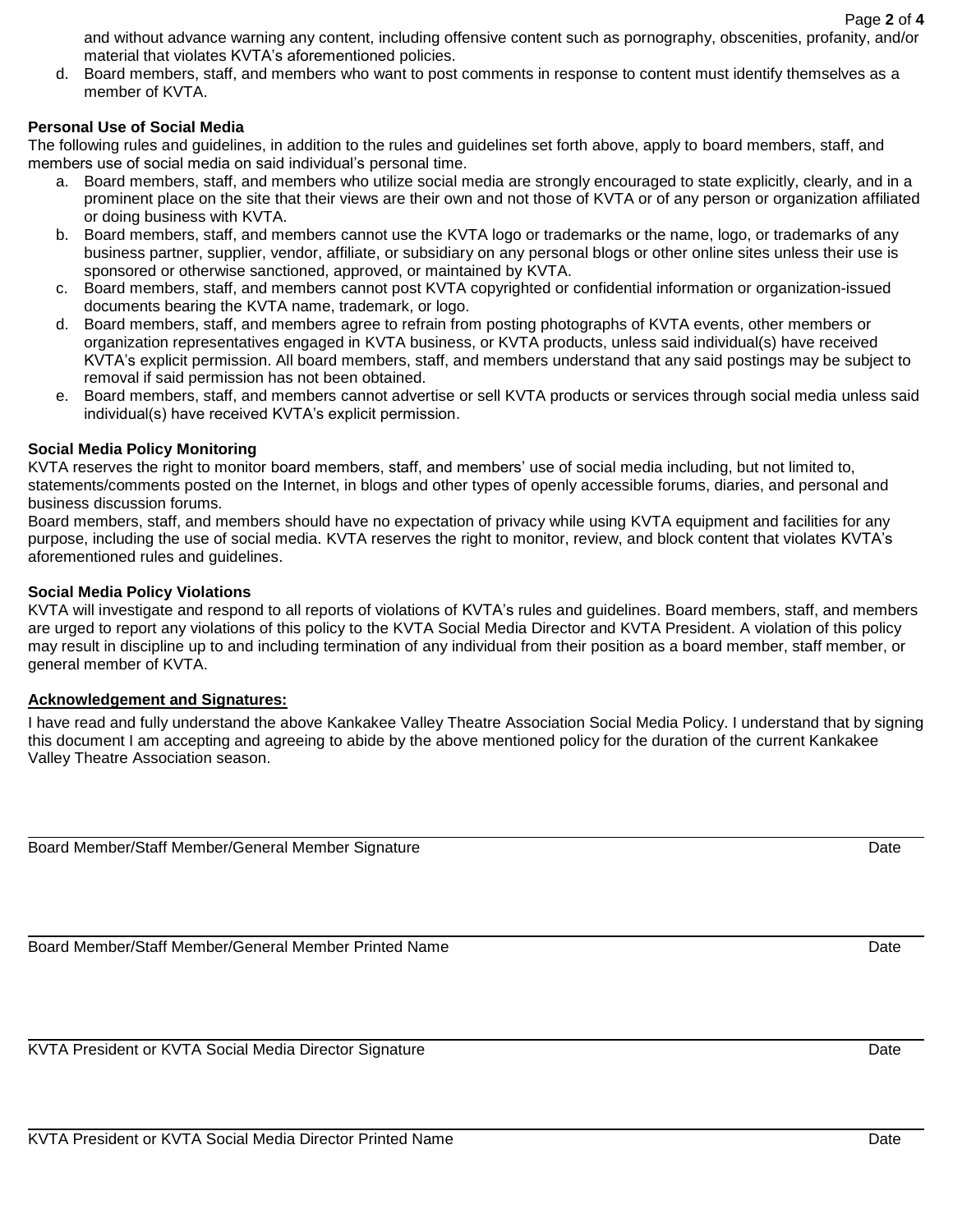#### **Kankakee Valley Theatre Association Sexual Harassment Policy**

Kankakee Valley Theatre Association is committed to providing a safe environment for all its volunteers, free from discrimination on any ground and from harassment including sexual harassment. Kankakee Valley Theatre Association will operate a zero tolerance policy for any form of sexual harassment, treat all incidents seriously and promptly investigate all allegations of sexual harassment. Any person found to have sexually harassed another will face disciplinary action, up to and including dismissal from our organization.

All complaints of sexual harassment will be taken seriously and treated with respect and in confidence. No one will be victimized for making such a complaint.

# **Definition of Sexual Harassment**

Sexual harassment is unwelcome conduct of a sexual nature which makes a person feel offended, humiliated and/or intimidated. It includes situations where a person is asked to engage in sexual activity as a condition of that person's employment, as well as situations which create an environment which is hostile, intimidating or humiliating for the recipient.

Sexual harassment can involve one or more incidents and actions constituting harassment may be physical, verbal and nonverbal. Examples of conduct or behavior which constitute sexual harassment include, but are not limited to:

Physical conduct

Unwelcome physical contact including patting, pinching, stroking, kissing, hugging, fondling, or inappropriate touching Physical violence, including sexual assault

Physical contact, e.g. touching, pinching

The use of job-related threats or rewards to solicit sexual favors

Verbal conduct

Comments on a volunteer's appearance, age, private life, etc.

Sexual comments, stories and jokes

Sexual advances

Repeated and unwanted social invitations for dates or physical intimacy

Insults based on the sex of the worker

Condescending or paternalistic remarks

Sending sexually explicit messages (by phone or by email) Non-verbal conduct

Leering

Display of sexually explicit or suggestive material Sexually-suggestive gestures

**Whistling** 

Anyone can be a victim of sexual harassment, regardless of their sex and of the sex of the harasser. Kankakee Valley Theatre Association recognizes that sexual harassment may also occur between people of the same sex. What matters is that the sexual conduct is unwanted and unwelcome by the person against whom the conduct is directed.

Kankakee Valley Theatre Association recognizes that sexual harassment is a manifestation of power relationships and often occurs within unequal relationships, for example between Board Member or Director and Cast member. Anyone, including volunteers of Kankakee Valley Theatre Association, cast members, patrons, staff, outside contractors or visitors who sexually harasses another will be reprimanded in accordance with this internal policy.

All sexual harassment is prohibited whether it takes place within the KVTA Studios premises or outside, including at Lincoln Cultural Center, Kankakee High School, any rehearsal or event sponsored by Kankakee Valley Theatre Association.

Anyone who is subject to sexual harassment should, if possible, inform the alleged harasser that the conduct is unwanted and unwelcome. Kankakee Valley Theatre Association recognizes that sexual harassment may occur in unequal relationships and that it may not be possible for the victim to inform the alleged harasser.

If a victim cannot directly approach an alleged harasser, he/she can approach one of the designated staff members (Production Coordinator or Director etc.) responsible for receiving complaints of sexual harassment.

## **Organization Involvement**

When a designated person receives a complaint of sexual harassment, he/she will:

immediately record the dates, times and facts of the incident(s) ascertain the views of the victim as to what outcome he/she wants ensure that the victim understands the organization's procedures for dealing with the complaint discuss and agree the next steps: either informal complaint or police involvement, on the understanding that choosing to resolve the matter informally does not preclude the victim from pursuing police involvement if he/she is not satisfied with the outcome, keep a confidential record of all discussions respect the choice of the victim ensure that the victim knows that they can lodge the complaint outside of the company through the relevant country/legal framework.

With an informal complaint we will facilitate discussion between both parties to achieve an informal resolution which is acceptable to the complainant, or refer the matter to a designated mediator within the organization to resolve the matter, we ensure that a confidential record is kept of what happens. We will follow up after to ensure that the behavior has stopped.